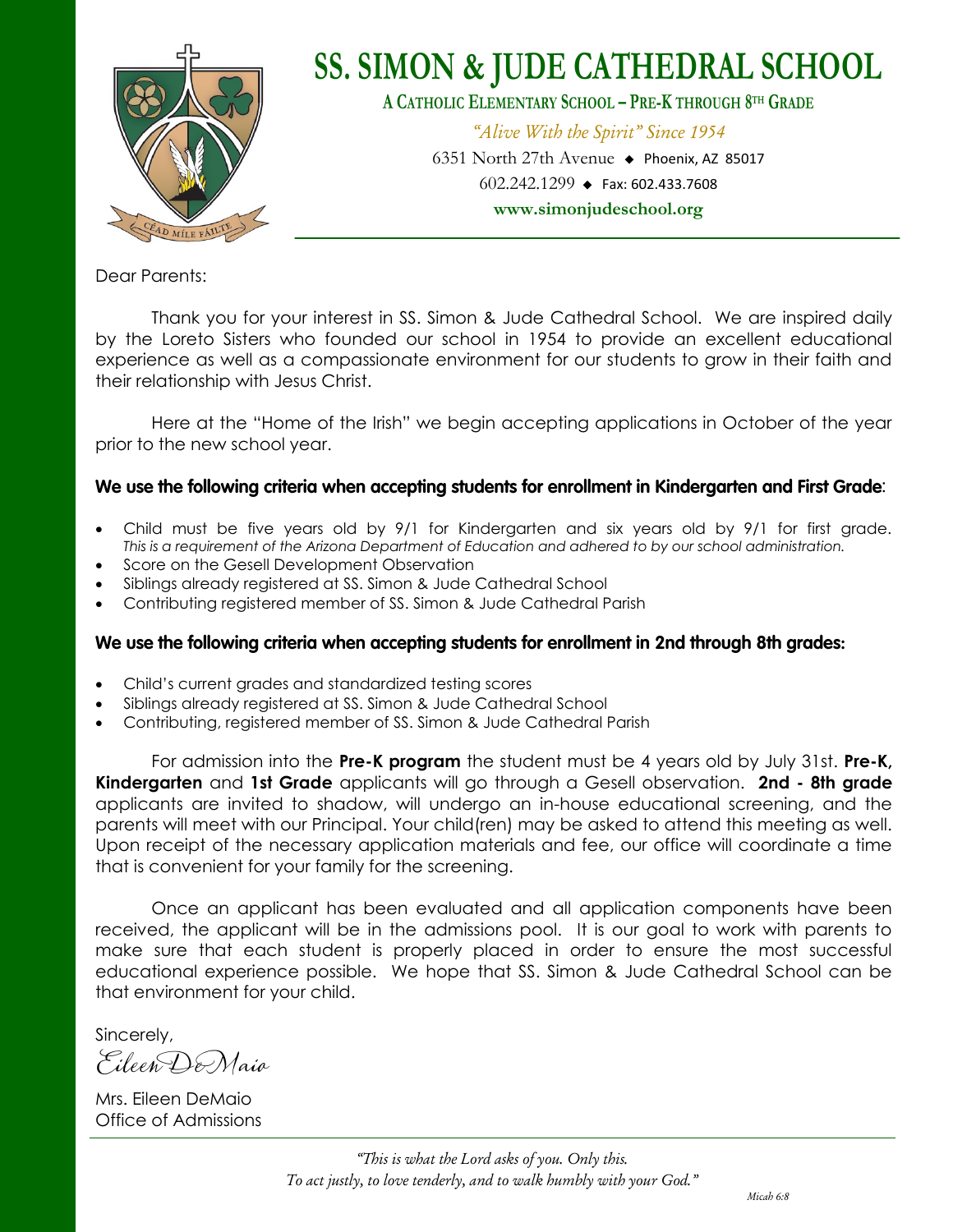## **Application Checklist**



SS. Simon & Jude Cathedral School - Pre-K through 8th Grade

#### Applicants for Pre-K: (Student must be 4 years old by 7/31)

- **Application Checklist (this form)**
- **D** Application for Admission (2 pages)
- $\Box$  Non-refundable \$50.00 Application Fee.
- **O** Original Birth Certificate We will make a copy of the birth certificate and return it to you, but we must see the original.
- **Baptism Certificate (copy accepted)**
- $\Box$  Immunization Records.

#### Applicants for Kindergarten & First Grade: (Kindergarten Students must be 5 years old by 9/1)

- $\Box$  Application Checklist (this form)
- **D** Application for Admission (2 pages)
- **O** Original Birth Certificate. We will make a copy of the birth certificate and return it to you, but we must see the original.
- $\Box$  Non-refundable Application Fee.
	- **Please enclose a \$50.00 application fee.**
	- There will be an additional \$35 fee for the Kindergarten/First Grade Gesell Observation. If you have current Gesell results (within the last three months) from another school, the \$35.00 fee will be waived. You may forward the results to our school by mail or fax (602) 433-7608.
- Baptism Certificate (copy accepted)
- $\Box$  Immunization Records.

#### **Applicants for 2nd through 8th Grades:**

- **I** Application Checklist (this form)
- **D** Application for Admission
- Non-refundable \$50.00 Application Fee
- **D** Original Birth Certificate We will make a copy of the birth certificate and return it to you, but we must see the original
- Sacrament Certificates (copies accepted of these records)
	- **D** Baptism **D** Reconciliation  $\P$ Eucharist
	- **O** Confirmation
- $\Box$  Immunization Records.
- Two most current report cards (current year and last year)
- Two most current standardized testing results (current year and last year)

I am aware that my child(ren) will be assessed or tested before acceptance to SS. Simon & Jude Cathedral School.

| Parent/Guardian Signature                                                                                                                                                     |                                                                          | Date       |                                                          |
|-------------------------------------------------------------------------------------------------------------------------------------------------------------------------------|--------------------------------------------------------------------------|------------|----------------------------------------------------------|
| <b>OFFICE USE ONLY</b> Date Received:<br><b>Birth Certificate</b><br><b>Baptism Certificate</b><br>α.<br><b>First Eucharist Certificate</b><br>Π.<br>Confirmation Certificate | Immunizations<br>Report Card<br>$\Box$<br>Standardized Testing<br>$\Box$ | $Check \#$ | Gesell Screening:<br>Examiner: _________________________ |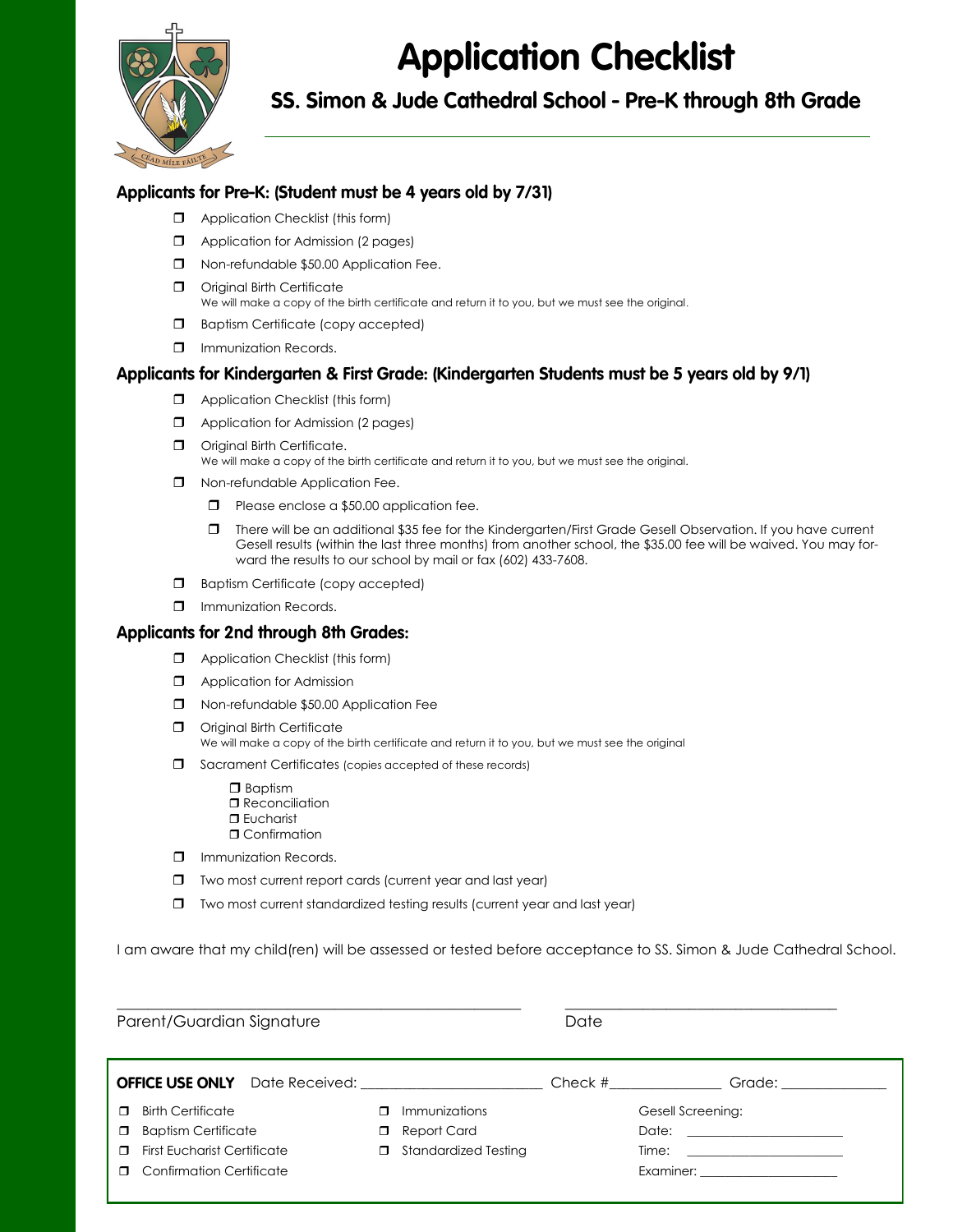

### **SS. Simon & Jude Cathedral School** Pre-K through 8th Grade **APPLICATION FOR ADMISSION**

| Today's Date:                 |  |
|-------------------------------|--|
| <b>Registering for Grade:</b> |  |
| School Year:                  |  |

#### **Student Information**

| Last Name                     | <b>First Name</b> |                                       | Middle Name                      |
|-------------------------------|-------------------|---------------------------------------|----------------------------------|
| Preferred Name                | Gender            | Ethnicity                             | Date of Birth                    |
|                               |                   |                                       |                                  |
| Primary language used at home |                   | Language most often spoken by student | First language spoken by student |
| <b>Street Address</b>         |                   |                                       |                                  |
| City                          | State             | <b>ZIP</b>                            | Telephone                        |
| <b>Student Background</b>     |                   |                                       |                                  |
|                               |                   |                                       |                                  |
|                               |                   |                                       |                                  |
|                               |                   |                                       |                                  |

#### **Current School Information**

| Current School          | <b>Current Grade</b>    | Dates Attended |  |
|-------------------------|-------------------------|----------------|--|
| <b>School Address</b>   |                         |                |  |
| <b>School Principal</b> | School Telephone Number | School FAX     |  |

Please indicate whether your child has been placed on any of the following:

□ I.E.P. □ 504 Service Plan □ Student Service Plan □ Has undergone an evaluation either through a public school district or private provider. Attach all appropriate documentation. Please explain:

#### **Previous School Information**

| <b>Previous School Name</b>                    | City/State | Dates Attended |
|------------------------------------------------|------------|----------------|
| <b>Previous School Name</b>                    | City/State | Dates Attended |
| In which public school district do you reside? |            |                |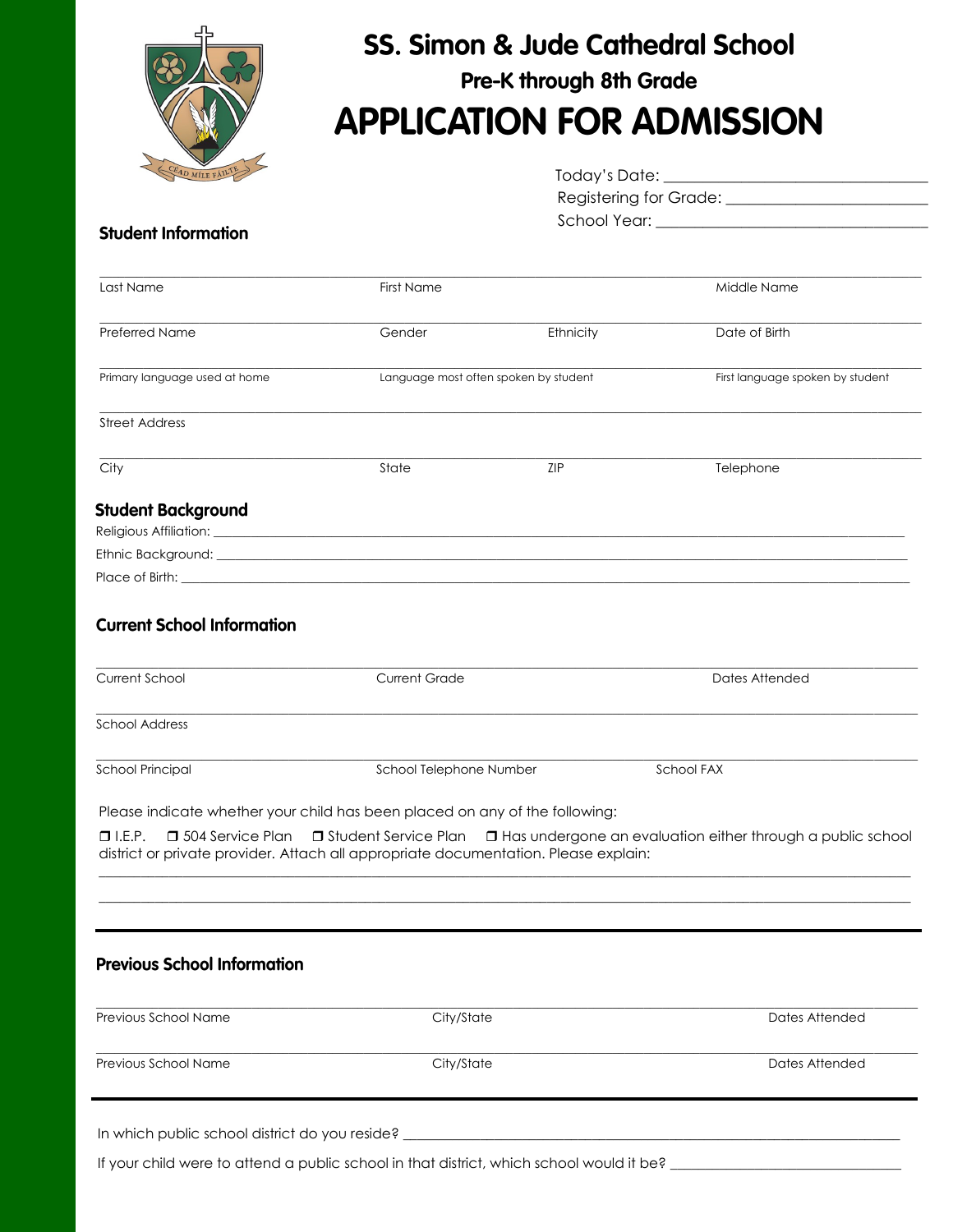#### **Parents/Guardians**

| Title (Mr., Dr., Mrs., Ms.) | <b>Name</b> | Relationship to Student   |
|-----------------------------|-------------|---------------------------|
| Home Address                |             | City, State, ZIP          |
| Home Telephone              | Cell Phone  | Email                     |
| Occupation (Position)       | Employer    | <b>Business Telephone</b> |

#### **Parents/Guardians**

| Title (Mr., Dr., Mrs., Ms.) | Name       | Relationship to Student   |
|-----------------------------|------------|---------------------------|
| Home Address                |            | City, State, ZIP          |
| Home Telephone              | Cell Phone | Email                     |
| Occupation (Position)       | Employer   | <b>Business Telephone</b> |

Are you a registered contributing member of SS. Simon & Jude Parish? Yes No Which parish: \_\_\_\_\_\_\_\_\_\_\_\_\_\_\_\_\_\_\_

#### **Student Sacramental Information**

| <b>Baptism</b>       | Month | Date | Year | Location |
|----------------------|-------|------|------|----------|
| Reconciliation Month |       | Date | Year |          |
| Eucharist            | Month | Date | Year |          |
| Confirmation         | Month | Date | Year |          |

#### Please list the applicant's siblings with age, grade and school now attending.

| Name                                                                                                                                                     | Date of Birth                             |                  | Grade                                                 | School or College                                                                                                                                                                                                                                                                                                                                                                                                |
|----------------------------------------------------------------------------------------------------------------------------------------------------------|-------------------------------------------|------------------|-------------------------------------------------------|------------------------------------------------------------------------------------------------------------------------------------------------------------------------------------------------------------------------------------------------------------------------------------------------------------------------------------------------------------------------------------------------------------------|
| Name                                                                                                                                                     | Date of Birth                             |                  | Grade                                                 | School or College                                                                                                                                                                                                                                                                                                                                                                                                |
| Name                                                                                                                                                     | Date of Birth                             |                  | Grade                                                 | School or College                                                                                                                                                                                                                                                                                                                                                                                                |
| Is the student a child or grandchild of a SS. Simon & Jude alumna/alumnus? ___________________________________                                           |                                           |                  |                                                       |                                                                                                                                                                                                                                                                                                                                                                                                                  |
|                                                                                                                                                          |                                           |                  |                                                       | If yes, alumna/alumnus name__________________________Graduation Year ___________Relation: __________                                                                                                                                                                                                                                                                                                             |
|                                                                                                                                                          |                                           |                  |                                                       |                                                                                                                                                                                                                                                                                                                                                                                                                  |
|                                                                                                                                                          |                                           |                  |                                                       |                                                                                                                                                                                                                                                                                                                                                                                                                  |
| Student lives with* The control of the state of the state of the state of the state of the state of the state o<br>additional adult in the household(s). |                                           |                  |                                                       | *If student is living in a multiple household situation, please provide on a separate page the above information for each                                                                                                                                                                                                                                                                                        |
| Please check all that apply:                                                                                                                             | $\Box$ Parents Married<br>□ Joint Custody | $\Box$<br>$\Box$ | Parents separated/divorced<br><b>Father Remarried</b> | □ Single Parent Household<br>□ Mother Remarried                                                                                                                                                                                                                                                                                                                                                                  |
| Simon & Jude Cathedral through Mass attendance and consistent stewardship by giving of my time, talents, and treasure.                                   |                                           |                  |                                                       | We certify that we have provided accurate information in this application. We also agree that all of the information supplied in this<br>application and any documents received in connection with this application become and shall remain the property of SS. Simon &<br>Jude Cathedral School. We understand that qualifying for the in-parish tuition rate is based on registration and participation at SS. |

 $\_$  ,  $\_$  ,  $\_$  ,  $\_$  ,  $\_$  ,  $\_$  ,  $\_$  ,  $\_$  ,  $\_$  ,  $\_$  ,  $\_$  ,  $\_$  ,  $\_$  ,  $\_$  ,  $\_$  ,  $\_$  ,  $\_$  ,  $\_$  ,  $\_$  ,  $\_$  ,  $\_$  ,  $\_$  ,  $\_$  ,  $\_$  ,  $\_$  ,  $\_$  ,  $\_$  ,  $\_$  ,  $\_$  ,  $\_$  ,  $\_$  ,  $\_$  ,  $\_$  ,  $\_$  ,  $\_$  ,  $\_$  ,  $\_$  ,